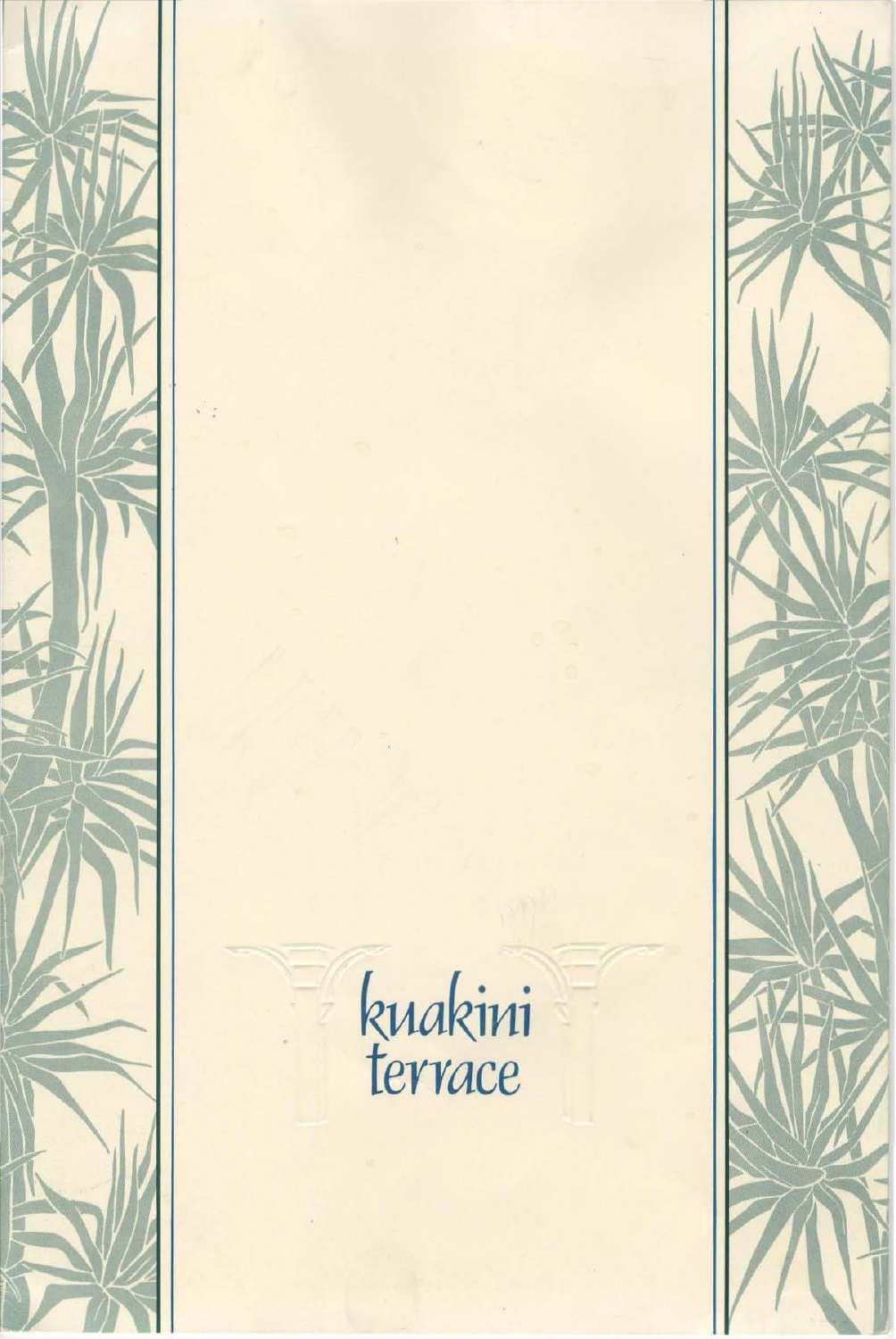### *Soups*

### *Chilled Mauna Loa Papaya Bisque*  Creamy essence of Puna papaya whipped with cream

and served in a most delightful fashion.

#### *5aimin*

A local favorite. Hearty and hot with noodles, Char Siu pork and fish cake in a delicate oriental broth. 4.50

# 3.95 *Maui Onion Gratinee*

**Served with French bread croutons, Swiss**  and Jack cheeses - browned to golden perfection.

# *Salads* 3.95

### *The Orient Express*

**Harmony from the Far East. Boneless breast of chicken julienne with crisp Waimea greens and watercress, tossed with sesame seeds and sweet snowpeas.** 

Seasoned ground beef with guacamole, sour cream, **lettuce, tomatoes and olives; served in a**  crisp tortilla shell. 5.95

### *Bali Hai*

**Five delicious fruits in season sprinkled with macadamia nuts and fresh grated coconut flakes.**  Served with your choice of lowfat yogurt, **cottage cheese or rainbow sherbet.** 

# 7.50 *Sunomono Salad*

From a simple yet elegant Japanese recipe; marinated cucumbers and fresh Manoa lettuce **with tomato slices, crabmeat and succulent baby**  bay shrimp - tossed in an oriental dressing. 6.95 *Taco Salad* 7.95

*Keauhou Burger*  6 oz. beef patty grilled to order and garnished **with lettuce, tomato and pickle.**  5.25 . . . **with your choice of crisp broiled bacon,**  Wisconsin cheddar, Swiss or American cheese.

## *Specialty Sandwiches*

*All sandwiches are served with your choice of Maui style potato chips, french fried potatoes or potato salad.* 

### *Grilled Teriyaki Breast of Chicken*

**Served with Mung beansprouts, sliced tomatoes and our own smoky flavored sesame soy sauce.** 

6.95

### *Strip loin Steak*

**6 oz. center cut garnished with sauteed mushrooms and grilled onions; served open face on sliced**  sourdough bread.

*Crabhause Club* 9.95

### *Vegetarian Triple Decker*

**Served on toasted stone ground whole wheat with avocado, sprouts, shredded carrots, tomatoes, Waimea lettuce, mayonnaise and your choice of Wisconsin cheddar or Swiss cheese.**  5.95

sliced turkey breast with lettuce and tomato on your choice of toasted bread. 7.95

*Assorted Island-made Ice Creams*  This is as fresh as it gets - no preservatives.

Old Fashioned Milkshakes 3.00

. 75 additional

Dungeness crabmeat, crisp broiled bacon and thinly

### *Fresh Moana I'A (ocean fish)*

Kona Coffee 1.25 Hot Chocolate 1.00 Kona DeCaf Coffee 1.25 Regular or Skim Milk 1.25<br>Peppermint Tea 1.25 Old Fashioned Milkshakes 3.0 Constant Comment Tea 1.25 Iced Tea 1.25 Earl Grey Tea 1.25 Kuakini Iced Tea 2.75 Fresh Fruit Smoothy 3.50

The fisherman's catch of the day on toasted sourdough bread with fresh local spinach, a hint of cilantro and our chef's special **mustard· mayonnaise sauce.**  8.25

*Ichi-ban Hero*  **Thinly sliced turkey breast, mushrooms, tomatoes,**  bell peppers, Maui onions and mozzarella cheese; **broiled open face on Italian bread.**  7.25

### *Entrees*

### *Ahi Sashimi*

Served on a bed of shredded daikon with fresh **ginger, soy sauce and hot wasabi mustard.**  (When available) Market Price

### *Cajun Style Mahimahi*

**A tender filet of Mahimahi pan seared and served in a lightly seasoned seafood consomme,**  garnished with fresh garden vegetables and farfalle pasta. 7.50

### *Kalakaua Royal Chicken*

**Boneless tempura chicken served with a delicate sweet and sour lychee ginger sauce and garnished**  with slices of fresh island pineapple. 7.95

### *Hawaiian Style Short Ribs of Beef*

**Marinated in a sesame garlic soy sauce**  and grilled to perfection. 7.95

#### *Calamari*

**A tender steak rolled in crusty Panko crumbs**  and sauteed in butter, lemon and garlic and topped with toasted almond slices. Served with steamed rice and fresh vegetables. 7.95

### *Indonesian Medley*

Skewered beef, chicken and pork grilled in **a sate sauce of peanut butter, garlic and ginger**  served in vegetable filled Manoa lettuce cups with sesame dip. 7.50

### *Desserts*

*Pu'u 0'0 Volcano Pie Frozen Lilikoi Ice Box Pie*  **Rich and creamy chocolate with Kona coffee sahayon ribboned with raspberry lava sauce.**  *3.25 Big Island* 

**Served on a graham cracker crust . cool and refreshing as the Kona tradewinds.**  2.95

*Fresh Strawberries with Lilikoi Sauce* 

*Macadamia Nut Pie*  An unusual and delightful combination. **Famous the world over.**  2.95

2.95

### *Mango Creme Brulee*

Vanilla custard topped with a golden **mango cinnamon crumb crust.**  2.95

*Frozen Yogurt Coconut Pie*  From a special island recipe. 2.95 2.50

## *Beverages*

*Full Bar Service available from 11:30 a.m.* 

*Please inquire about Keiki selections for children in your party.* 

**4.17% Hawaii sales tax will be added**